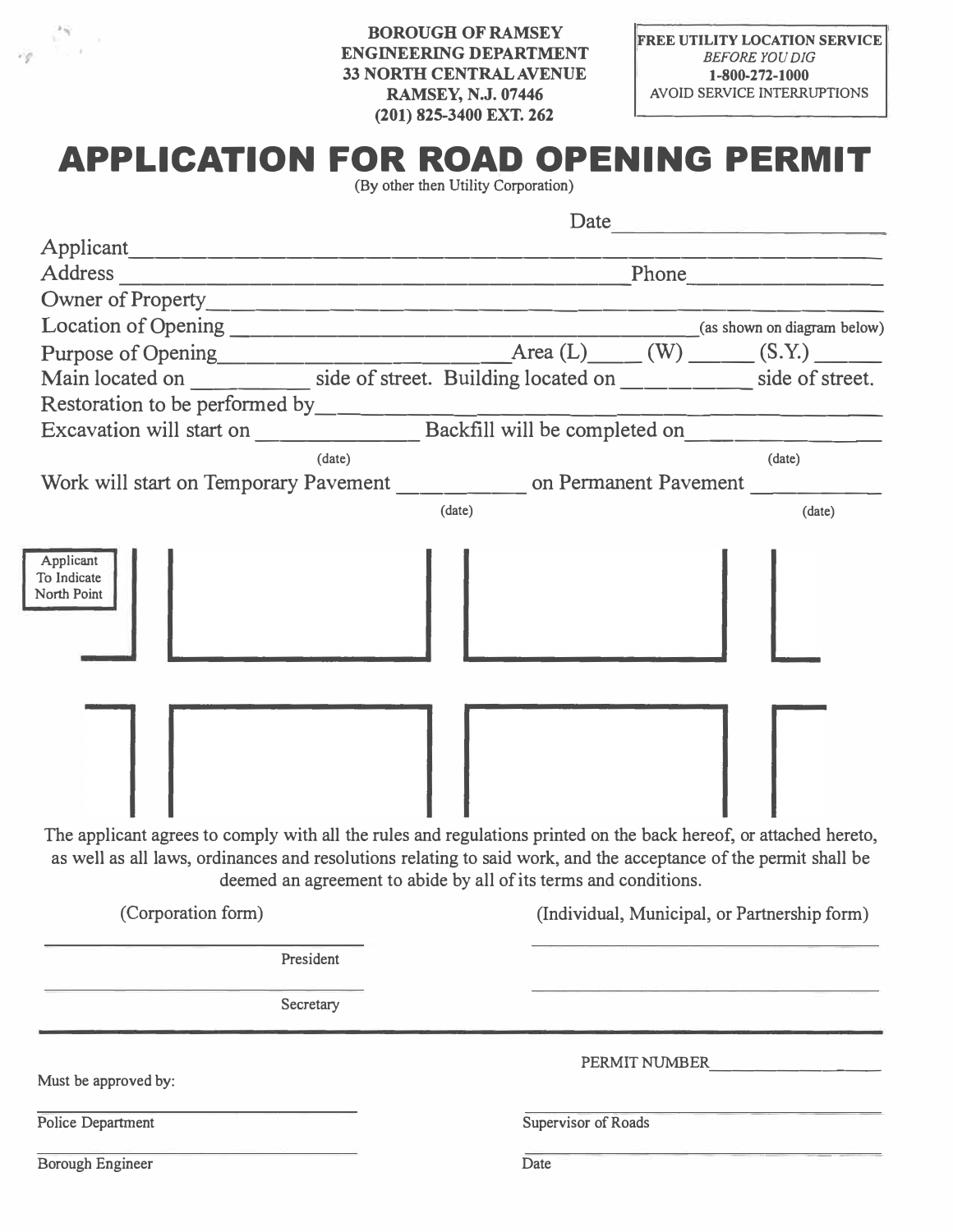## **The following must be attached to the application form:**

- Drawing(s) complying with Code Section 17-3.4b
- Certificate of Insurance complying with Section 17-3.4c
- Certificate of Insurance, proving that the applicant has Workman's Compensation Insurance, per Section 17-3.4c.2
- Hold Harmless Agreement per Section 17-3.4d
- Estimates of the following Section 17-3.4e
	- 1. Cost of the improvement or opening work
	- 2. Start Date
	- 3. Completion Date
- Fee (as determined per Section 17-3.5)